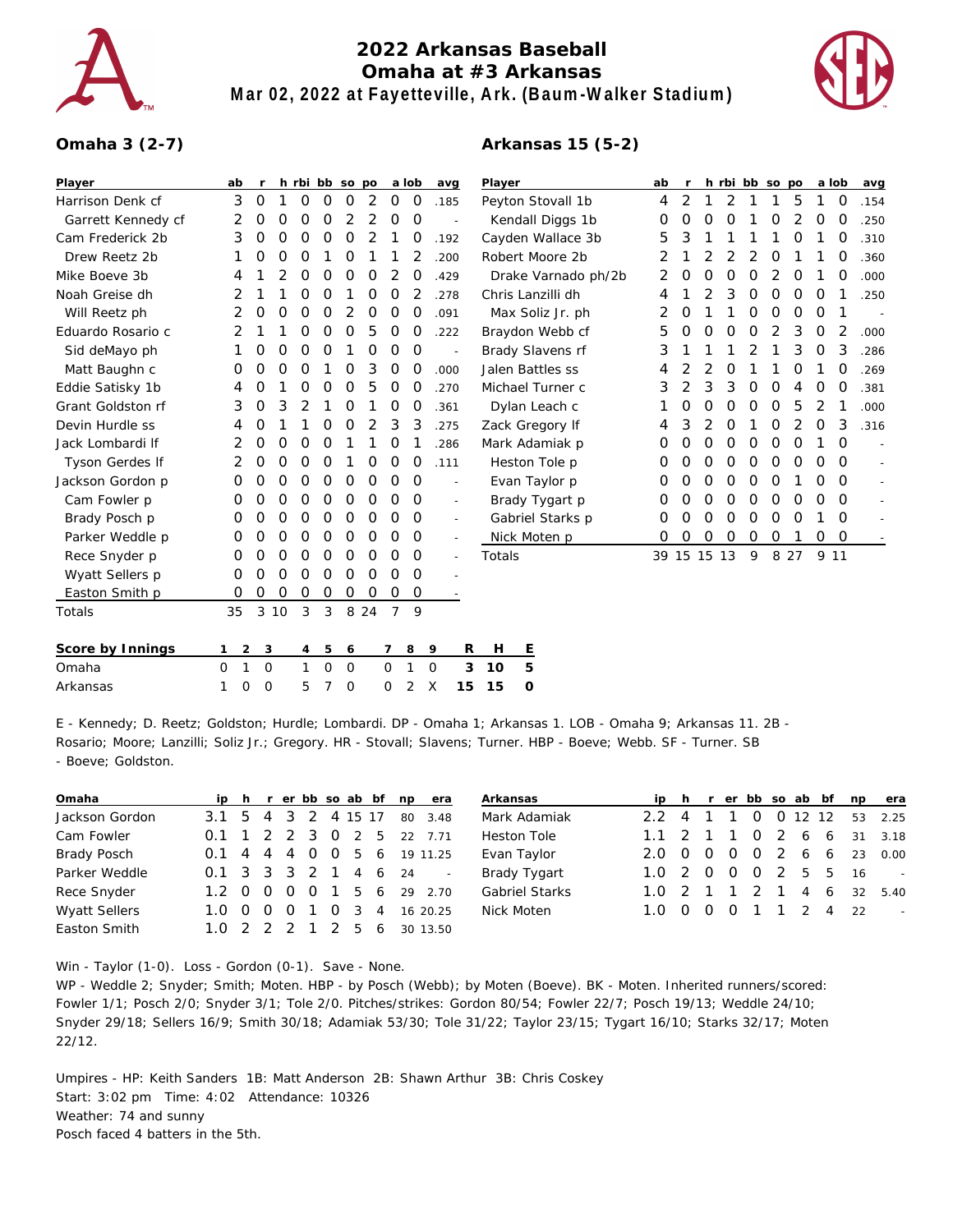



| Score by Innings                                                                                                                                                                                                                                                                                                                           |                |          |                |               |                              |             |               |               |             |                                                                                                                                                                                                                                                                                                                    |                                                                                                                                                                                                                                                                                                                                                                                                                                                                                                                                            |
|--------------------------------------------------------------------------------------------------------------------------------------------------------------------------------------------------------------------------------------------------------------------------------------------------------------------------------------------|----------------|----------|----------------|---------------|------------------------------|-------------|---------------|---------------|-------------|--------------------------------------------------------------------------------------------------------------------------------------------------------------------------------------------------------------------------------------------------------------------------------------------------------------------|--------------------------------------------------------------------------------------------------------------------------------------------------------------------------------------------------------------------------------------------------------------------------------------------------------------------------------------------------------------------------------------------------------------------------------------------------------------------------------------------------------------------------------------------|
| Omaha                                                                                                                                                                                                                                                                                                                                      | $\overline{0}$ |          | $\overline{0}$ | $\frac{4}{1}$ | $rac{6}{0}$<br>$\frac{5}{0}$ | $rac{7}{0}$ | $\frac{8}{1}$ | $\frac{9}{0}$ | $rac{R}{3}$ | $\overline{10}$                                                                                                                                                                                                                                                                                                    | $rac{E}{5}$                                                                                                                                                                                                                                                                                                                                                                                                                                                                                                                                |
| Arkansas                                                                                                                                                                                                                                                                                                                                   | 1              | $\Omega$ | $\Omega$       | 5             | $7^{\circ}$<br>$\Omega$      | $\Omega$    | 2             | X             | 15          | 15                                                                                                                                                                                                                                                                                                                 | $\mathbf 0$                                                                                                                                                                                                                                                                                                                                                                                                                                                                                                                                |
| 4/c Rosario; 25/1b Satisky; 9/rf Goldston; 16/ss Hurdle; 19/lf<br>Lombardi; 23/p Gordon;                                                                                                                                                                                                                                                   |                |          |                |               |                              |             |               |               |             |                                                                                                                                                                                                                                                                                                                    | Omaha starters: 2/cf Denk; 24/2b Frederick; 29/3b Boeve; 7/dh Greis&F). 0 runs, 0 hits, 0 errors, 0 LOB.<br>Arkansas 5th - Battles singled down the rf line (3-2 BBFKBF). Turner                                                                                                                                                                                                                                                                                                                                                           |
| Arkansas starters: 10/1b Stovall; 7/3b Wallace; 1/2b Moore; 18/dh<br>Lanzilli; 24/cf Webb; 17/rf Slavens; 2/ss Battles; 12/c Turner;<br>3/If Gregory; 38/p Adamiak;                                                                                                                                                                        |                |          |                |               |                              |             |               |               |             |                                                                                                                                                                                                                                                                                                                    | homered to right field, 2 RBI (1-0 B); Battles scored. Gregory<br>doubled, advanced to third on an error by rf (0-2 FF). Stovall<br>homered to center field, 2 RBI (0-0); Gregory scored. Weddle to p<br>for Posch. Wallace singled through the left side (3-1 FBBB). Moore                                                                                                                                                                                                                                                                |
| Omaha 1st - Denk lined out to rf (0-1 K). Frederick grounded out to<br>ss (2-2 BFBK). Boeve flied out to rf (1-1 KB). 0 runs, 0 hits, 0<br>errors, 0 LOB.                                                                                                                                                                                  |                |          |                |               |                              |             |               |               |             |                                                                                                                                                                                                                                                                                                                    | singled to right field (1-0 B); Wallace advanced to third. Lanzilli<br>singled to left field, RBI (0-0); Moore advanced to second; Wallace<br>scored. Lanzilli advanced to second on a wild pitch; Moore advanced<br>to third on a wild pitch. Webb struck out looking (2-2 KSBBK).                                                                                                                                                                                                                                                        |
| out to ss (1-2 KBF). 1 run, 1 hit, 0 errors, 1 LOB.                                                                                                                                                                                                                                                                                        |                |          |                |               |                              |             |               |               |             |                                                                                                                                                                                                                                                                                                                    | Arkansas 1st - Stovall struck out swinging (1-2 KFBFFFFFFS). Walladeanzilli advanced to third on a wild pitch; Moore scored on a wild<br>walked (3-1 KBBBB). Moore doubled down the If line, RBI (1-1 KB); pitch. Slavens walked (3-0 BBBB). Battles walked (3-2 KBSBBFB);<br>Wallace scored. Lanzilli grounded out to 3b (0-1 K). Webb groundedSlavens advanced to second. Snyder to p for Weddle. Turner lined<br>out to cf, SF, RBI (3-2 BBKBK); Lanzilli scored. Gregory flied out<br>to rf (2-1 BKB). 7 runs, 7 hits, 1 error, 2 LOB. |
| Omaha 2nd - Greise singled to right field (3-2 KBSBFB). Rosario flied<br>advanced to second. Goldston singled through the left side, RBI<br>(3-2 BBSSFB); Greise scored. Hurdle flied out to cf (2-0 BB). 1<br>run, 2 hits, 0 errors, 1 LOB.                                                                                               |                |          |                |               |                              |             |               |               |             |                                                                                                                                                                                                                                                                                                                    | out to rf (3-2 KBBBK). Satisky grounded out to p (3-1 KBBB); Greis@maha 6th - W. Reetz pinch hit for Greise. W. Reetz struck out<br>swinging (2-2 BBKKS). deMayo pinch hit for Rosario. deMayo struck<br>out looking (2-2 BKFBK). Satisky out at first 1b to p (1-2 BKK). 0<br>runs, 0 hits, 0 errors, 0 LOB.                                                                                                                                                                                                                              |
| out swinging (2-2 KBBSS). Turner singled up the middle (0-1 K).<br>Gregory flied out to If (1-1 BK). 0 runs, 1 hit, 0 errors, 1 LOB.                                                                                                                                                                                                       |                |          |                |               |                              |             |               |               |             |                                                                                                                                                                                                                                                                                                                    | Arkansas 2nd - Slavens struck out swinging (1-2 BFFS). Battles struckkansas 6th - Kennedy to cf for Denk. D. Reetz to 2b for Frederick.<br>Baughn to c for deMayo. Gerdes to If for Lombardi. Stovall lined<br>out to ss (1-1 KB). Wallace reached on an error by 2b (0-1 K).<br>Varnado pinch hit for Moore. Varnado struck out swinging (2-2                                                                                                                                                                                             |
| left field (3-2 BFBFB); Denk advanced to third. Tole to p for<br>Adamiak. Boeve stole second. Greise struck out looking (3-2                                                                                                                                                                                                               |                |          |                |               |                              |             |               |               |             |                                                                                                                                                                                                                                                                                                                    | Omaha 3rd - Lombardi flied out to cf (0-2 KSF). Denk singled to right KBBFFS). Soliz Jr. pinch hit for Lanzilli. Wallace advanced to<br>field (2-0 BB). Frederick popped up to 2b (1-0 B). Boeve singled to second on a wild pitch. Soliz Jr. flied out to cf (3-2 KKBBBFF). O<br>runs, 0 hits, 1 error, 1 LOB.                                                                                                                                                                                                                            |
| BKFBFBK). 0 runs, 2 hits, 0 errors, 2 LOB.                                                                                                                                                                                                                                                                                                 |                |          |                |               |                              |             |               |               |             |                                                                                                                                                                                                                                                                                                                    | Omaha 7th - Diggs to 1b for Stovall. Varnado to 2b. Leach to c for<br>Turner. Tygart to p for Taylor. Goldston singled to right field                                                                                                                                                                                                                                                                                                                                                                                                      |
| Arkansas 3rd - Stovall reached on an error by ss (1-1 KB). Wallace<br>advanced to second. Lanzilli grounded into double play ss to 2b to<br>1b (2-1 BBK); Moore out on the play. 0 runs, 0 hits, 1 error, 1<br>LOB.                                                                                                                        |                |          |                |               |                              |             |               |               |             | (0-0). Hurdle singled through the right side (0-0); Goldston<br>struck out looking (0-2 FSK). Moore walked (3-2 FBFFBBB); Stovall advanced to third. Gerdes struck out swinging (3-2 KKBBBFS).<br>Kennedy struck out swinging (3-2 FBBBSS). D. Reetz grounded out to<br>2b (0-0). 0 runs, 2 hits, 0 errors, 2 LOB. |                                                                                                                                                                                                                                                                                                                                                                                                                                                                                                                                            |
| out to If (3-2 BKBSFFB). Goldston singled through the left side                                                                                                                                                                                                                                                                            |                |          |                |               |                              |             |               |               |             |                                                                                                                                                                                                                                                                                                                    | Arkansas 7th - Sellers to p for Snyder. Webb grounded out to 3b (2-2<br>Omaha 4th - Rosario doubled down the If line (1-0 B). Satisky lined BBSK). Slavens walked (3-2 BKSBBFB). Battles lined out to cf (0-0).<br>Leach reached on a fielder's choice (1-1 SB); Slavens out at second<br>(0-2 FK); Rosario advanced to third. Goldston stole second. Hurdle 2b to ss. 0 runs, 0 hits, 0 errors, 1 LOB.                                                                                                                                    |
| grounded out to 1b unassisted, RBI (1-2 FKBF); Goldston advanced to<br>third; Rosario scored. Lombardi struck out looking (1-2 FFBK). 1<br>run, 2 hits, 0 errors, 1 LOB.                                                                                                                                                                   |                |          |                |               |                              |             |               |               |             |                                                                                                                                                                                                                                                                                                                    | Omaha 8th - Starks to p for Tygart. Boeve singled through the right<br>side (3-1 BBBK). W. Reetz struck out swinging (1-2 BKFFFS); Boeve<br>advanced to second. Baughn walked (3-1 SBBBB). Satisky singled to                                                                                                                                                                                                                                                                                                                              |
| right field, RBI (0-1 K). Battles singled to center field (2-2<br>KBFFFB). Turner singled to left field, advanced to second on a<br>fielding error by If (3-2 BBFFB); Battles scored, unearned. Fowler<br>to p for Gordon. Gregory walked (3-0 BBBB). Stovall walked (3-1<br>BBBKB); Gregory advanced to second; Turner advanced to third. |                |          |                |               |                              |             |               |               |             |                                                                                                                                                                                                                                                                                                                    | Arkansas 4th - Webb flied out to cf (3-2 BKSBFBF). Slavens homeredright field (1-2 SBK); Baughn advanced to second; Boeve advanced to<br>third. Goldston walked, RBI (3-1 BBBKB); Satisky advanced to<br>second; Baughn advanced to third; Boeve scored. Hurdle grounded<br>into double play p to c to 1b (2-2 KFFBFB); Baughn out on the play.<br>1 run, 2 hits, 0 errors, 2 LOB.                                                                                                                                                         |
| Stovall advanced to second; Gregory advanced to third; Turner<br>scored. Lanzilli doubled down the If line, 2 RBI (3-0 BBB); Moore                                                                                                                                                                                                         |                |          |                |               |                              |             |               |               |             |                                                                                                                                                                                                                                                                                                                    | Wallace popped up to 2b (0-1 F). Moore walked, RBI (3-2 FFFBBBB) kansas 8th - Smith to p for Sellers. Gregory singled to center<br>field, advanced to second on an error by cf (1-1 BK). Diggs walked<br>(3-2 KBSBFFFBB); Gregory advanced to third on a wild pitch. Wallace                                                                                                                                                                                                                                                               |
| advanced to third; Stovall scored; Gregory scored. Posch to p for<br>Fowler. Webb hit by pitch (1-2 SKB). Slavens fouled out to 1b (1-0<br>B). 5 runs, 4 hits, 1 error, 3 LOB.                                                                                                                                                             |                |          |                |               |                              |             |               |               |             |                                                                                                                                                                                                                                                                                                                    | reached on a fielder's choice, RBI (3-1 BBBK); Diggs out at second<br>ss to 2b; Gregory scored. Varnado struck out swinging (0-2 KSS).<br>Soliz Jr. doubled to left center, RBI (3-2 FBKBB); Wallace scored.<br>Webb struck out swinging (1-2 KBKS). 2 runs, 2 hits, 1 error, 1                                                                                                                                                                                                                                                            |
| Omaha 5th - Taylor to p for Tole. Denk grounded out to 3b (2-0 BB). LOB.                                                                                                                                                                                                                                                                   |                |          |                |               |                              |             |               |               |             |                                                                                                                                                                                                                                                                                                                    |                                                                                                                                                                                                                                                                                                                                                                                                                                                                                                                                            |

Frederick grounded out to 2b (1-1 BK). Boeve flied out to lf (0-2